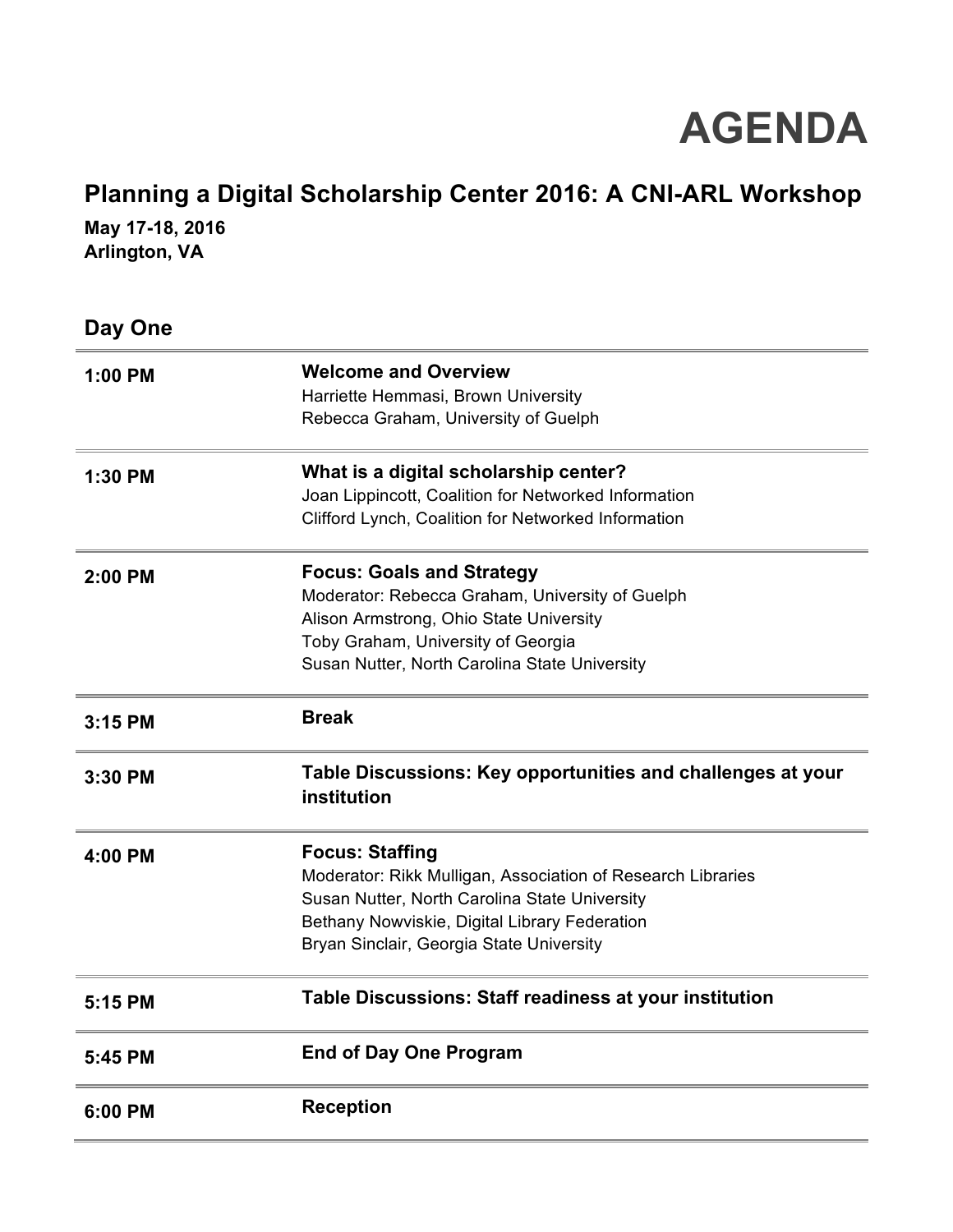| 7:45 AM  | <b>Breakfast</b>                                                                                                                                                                                                                                    |
|----------|-----------------------------------------------------------------------------------------------------------------------------------------------------------------------------------------------------------------------------------------------------|
| 8:30 AM  | <b>Focus: Technologies and Physical Space</b><br>Moderator: Rebecca Graham, University of Guelph<br>Dale Askey, McMaster University<br>Liz Milewicz, Duke University<br>Alison Armstrong, Ohio State University                                     |
| 9:30 AM  | Table Discussions: Types of space/technologies each<br>institution has and what it needs                                                                                                                                                            |
| 10:00 AM | <b>Break</b>                                                                                                                                                                                                                                        |
| 10:15 AM | Focus: Models/Types of Centers-Key Characteristics<br>Moderator: Rikk Mulligan, Association of Research Libraries<br>Toby Graham, University of Georgia<br>Daniel Chamberlain, Occidental College<br>Dale Askey, McMaster University                |
| 11:30 AM | <b>General Q&amp;A with All Available Speakers</b>                                                                                                                                                                                                  |
| 12:15 PM | <b>Discussion Groups over Lunch</b>                                                                                                                                                                                                                 |
| 1:00 PM  | Focus: Library/Faculty Partnerships—Teaching and Learning<br>Moderator: Joan Lippincott, Coalition for Networked Information<br>Daniel Chamberlain, Occidental College<br>Bryan Sinclair, Georgia State University<br>Liz Milewicz, Duke University |
| 2:15 PM  | <b>Table Discussions: Teaching and Learning Opportunities</b>                                                                                                                                                                                       |
| 2:30 PM  | <b>Break</b>                                                                                                                                                                                                                                        |
| 2:45 PM  | Focus: Library/Faculty Partnerships-Scholarship and<br><b>Research</b><br>Moderator: Harriette Hemmasi, Brown University<br>Bethany Nowviskie, Digital Library Federation<br>Harriette Hemmasi, Brown University                                    |